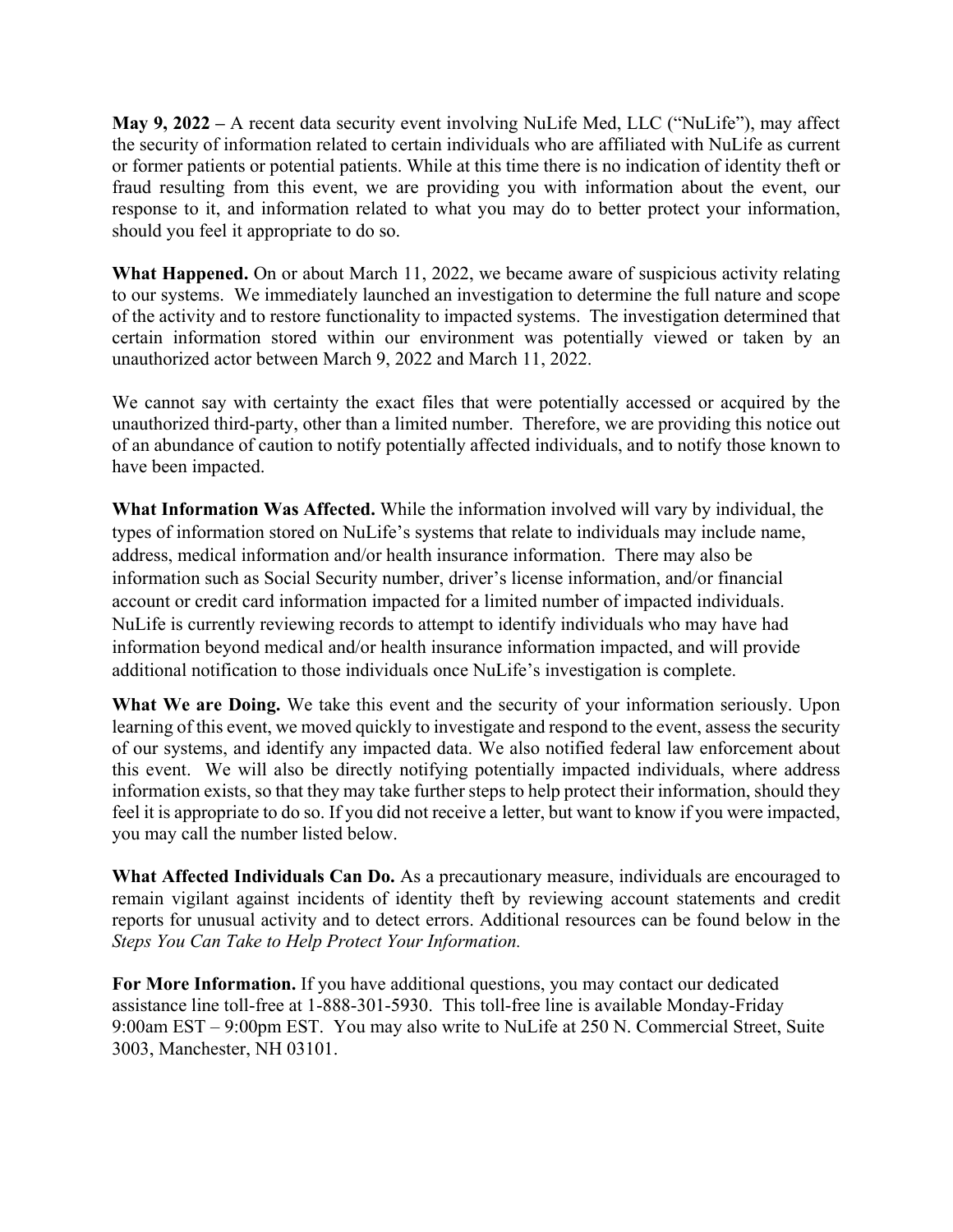## **Steps You Can Take To Help Protect Your Information**

## **Monitor Your Accounts**

Under U.S. law, a consumer is entitled to one free credit report annually from each of the three major credit reporting bureaus, Equifax, Experian, and TransUnion. To order your free credit report, visit www.annualcreditreport.com or call, toll-free, 1-877-322-8228. You may also directly contact the three major credit reporting bureaus listed below to request a free copy of your credit report.

Consumers have the right to place an initial or extended "fraud alert" on a credit file at no cost. An initial fraud alert is a 1-year alert that is placed on a consumer's credit file. Upon seeing a fraud alert display on a consumer's credit file, a business is required to take steps to verify the consumer's identity before extending new credit. If you are a victim of identity theft, you are entitled to an extended fraud alert, which is a fraud alert lasting seven years. Should you wish to place a fraud alert, please contact any one of the three major credit reporting bureaus listed below.

As an alternative to a fraud alert, consumers have the right to place a "credit freeze" on a credit report, which will prohibit a credit bureau from releasing information in the credit report without the consumer's express authorization. The credit freeze is designed to prevent credit, loans, and services from being approved in your name without your consent. However, you should be aware that using a credit freeze to take control over who gets access to the personal and financial information in your credit report may delay, interfere with, or prohibit the timely approval of any subsequent request or application you make regarding a new loan, credit, mortgage, or any other account involving the extension of credit. Pursuant to federal law, you cannot be charged to place or lift a credit freeze on your credit report. To request a credit freeze, you will need to provide the following information:

- 1. Full name (including middle initial as well as Jr., Sr., II, III, etc.);
- 2. Social Security number;
- 3. Date of birth;
- 4. Addresses for the prior two to five years;
- 5. Proof of current address, such as a current utility bill or telephone bill;
- 6. A legible photocopy of a government-issued identification card (state driver's license or ID card, military identification, etc.); and
- 7. A copy of either the police report, investigative report, or complaint to a law enforcement agency concerning identity theft if you are a victim of identity theft.

Should you wish to place a fraud alert or credit freeze, please contact the three major credit reporting bureaus listed below: